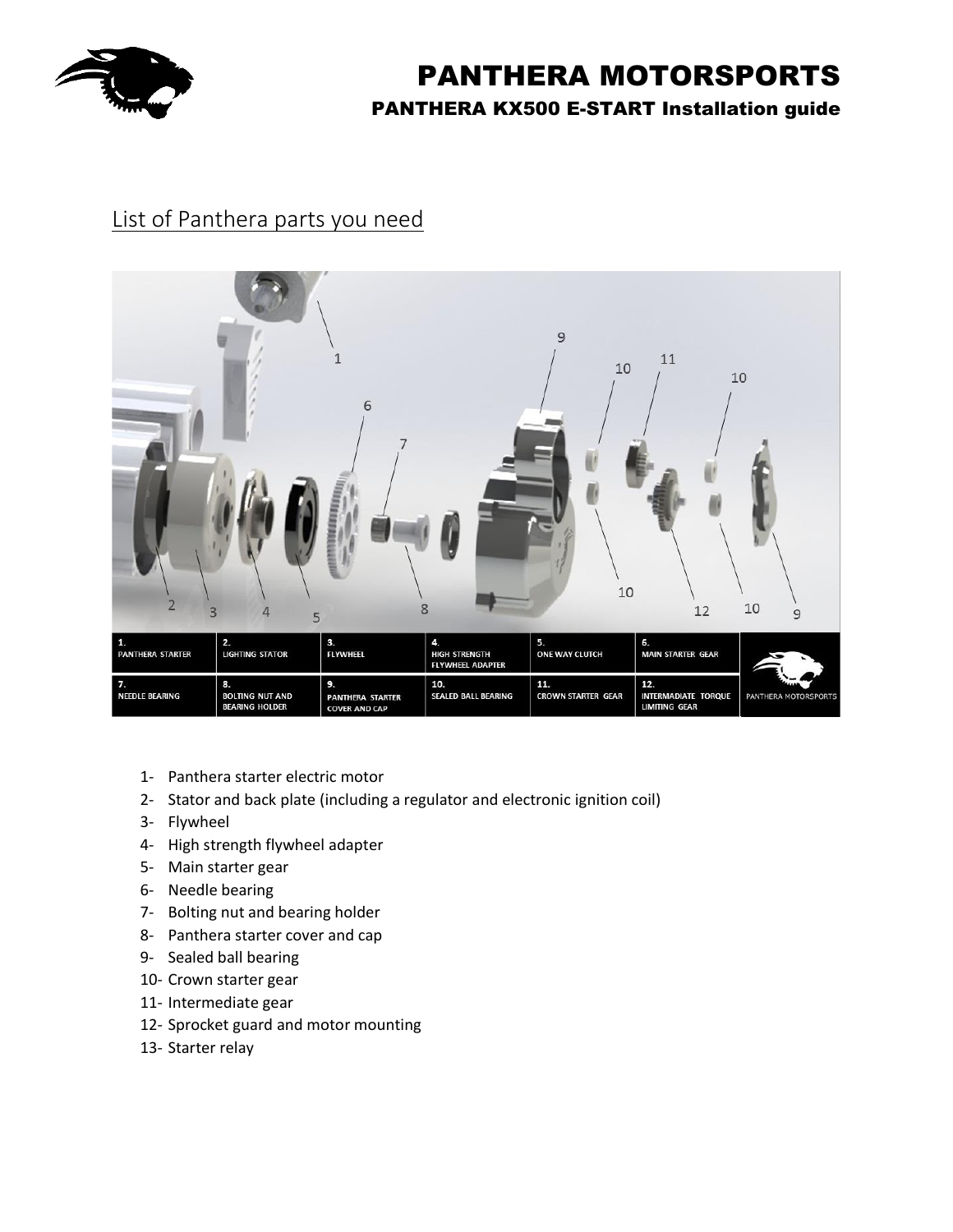

## Installation

## Vape Stator Installation

Refer to powerdynamo installation details in annexe 2.

## Flywheel

Align the flywheel with the key way and slide it in place. You will have to fight the magnets to place it straight and all the way down.

Once you will have the flywheel bolted, spin the flywheel (and motor) by hand to make sure you don't feel any rubbing between the flywheel and the stator. This can happen if the stator back plate is not properly sitting, or your crankshaft taper as once been machined down.

## Flywheel adaptor

The high strength steel flywheel adaptor is a balanced machined part. It can be placed on in any clocking orientation. Put the torque transfer tabs inside the flywheel holes.

## One way clutch and ring gear

If you have taken off the one way clutch and ring gear from the flywheel adaptor, you can easily put it back on by pushing it on the adaptor with a clockwise rotation.

## Bolting the flywheel

Bolt the flywheel in place with the specially designed element. You will simply need a 1/2in extension on your torque wrench or even use the torque wrench itself. Use the supplied gear holder to hold the assembly from spinning.

!! Do not forget the needle bearing before putting the bolting unit !!

!!! The flywheel has to be torque at **75 ft-lb**. Not doing so will have the key way sheared by the starter!!!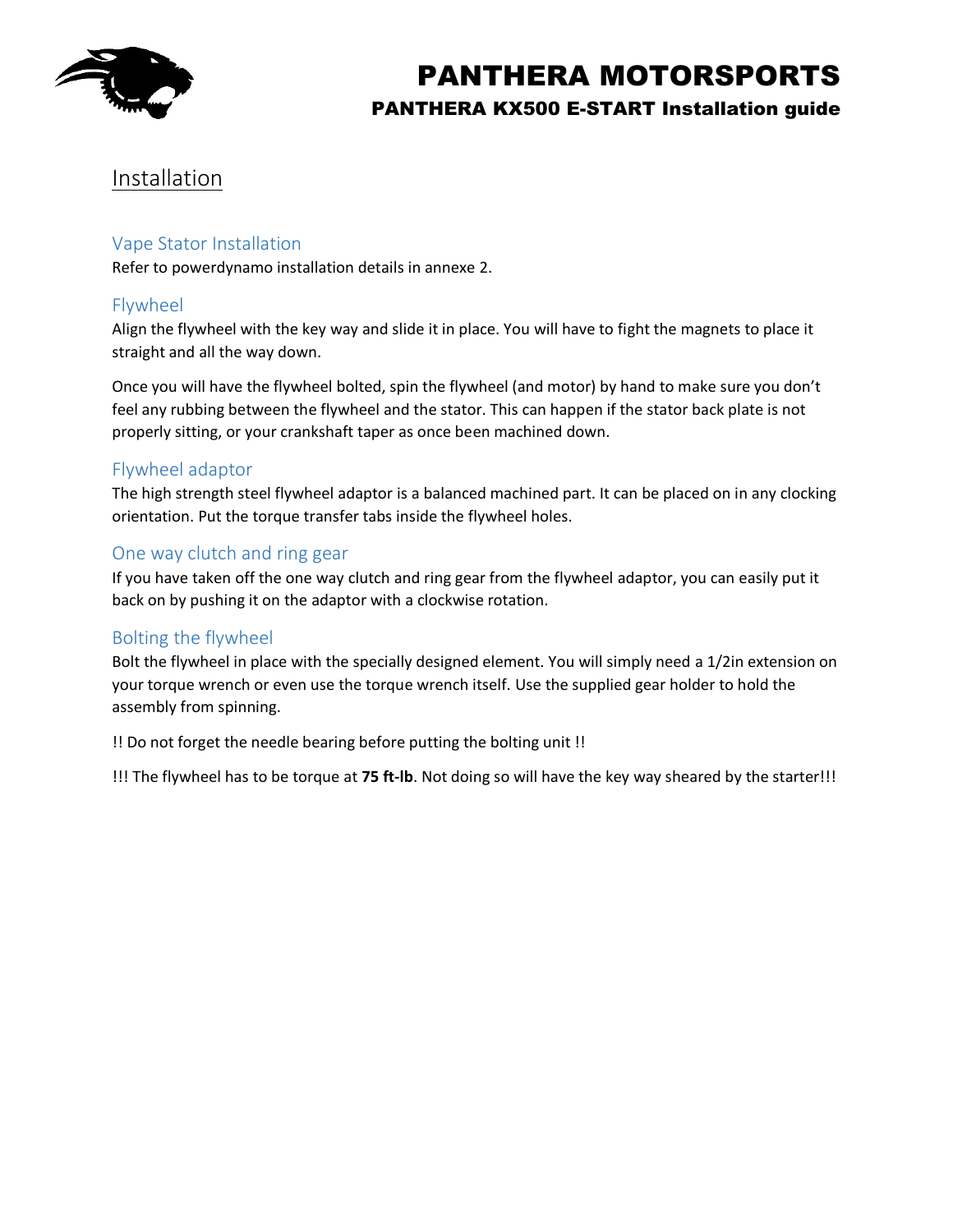



*Figure 1 Flywheel torqueing*

## Sprocket guard

The billet sprocket guard supplied with the kit is necessary as it holds the electric motor in place.

Bolt the guard in place with oem bolts or any other M6x1.0 bolts you like.

#### Starter cover

To install the cover, remove the middle small gear from behind the gears cap. Leaving the gear in will make it hard to put the cover on and align the gear at the same time, you will risk damaging the gears.

Do not forget to put the gasket on the cover.

Align the starter cover so that the flywheel bolting unit slides in the bearing inside the cover. This bearing ensure that the main ring gear is at the exact right distance to the secondary gear.

Bolt the cover in place with standard Kawasaki flywheel cover bolts or any other M6x1.0 bolt you like.

Torque to 90 in-lb.

#### **!!! Before putting the gears back in, putt 300ml of gear oil in the cover.**

But back the gears in place.

Then put back the gear cap in place with its gasket, and torque back the bolts to 84 in-lb.

#### Starter motor

Slide the starter motor in gently. Put grease on the o-ring to ensure not damaging it. Finding the gear alignment might require to rotate the motor a couple degrees. Bolt the motor to the sprocket guard.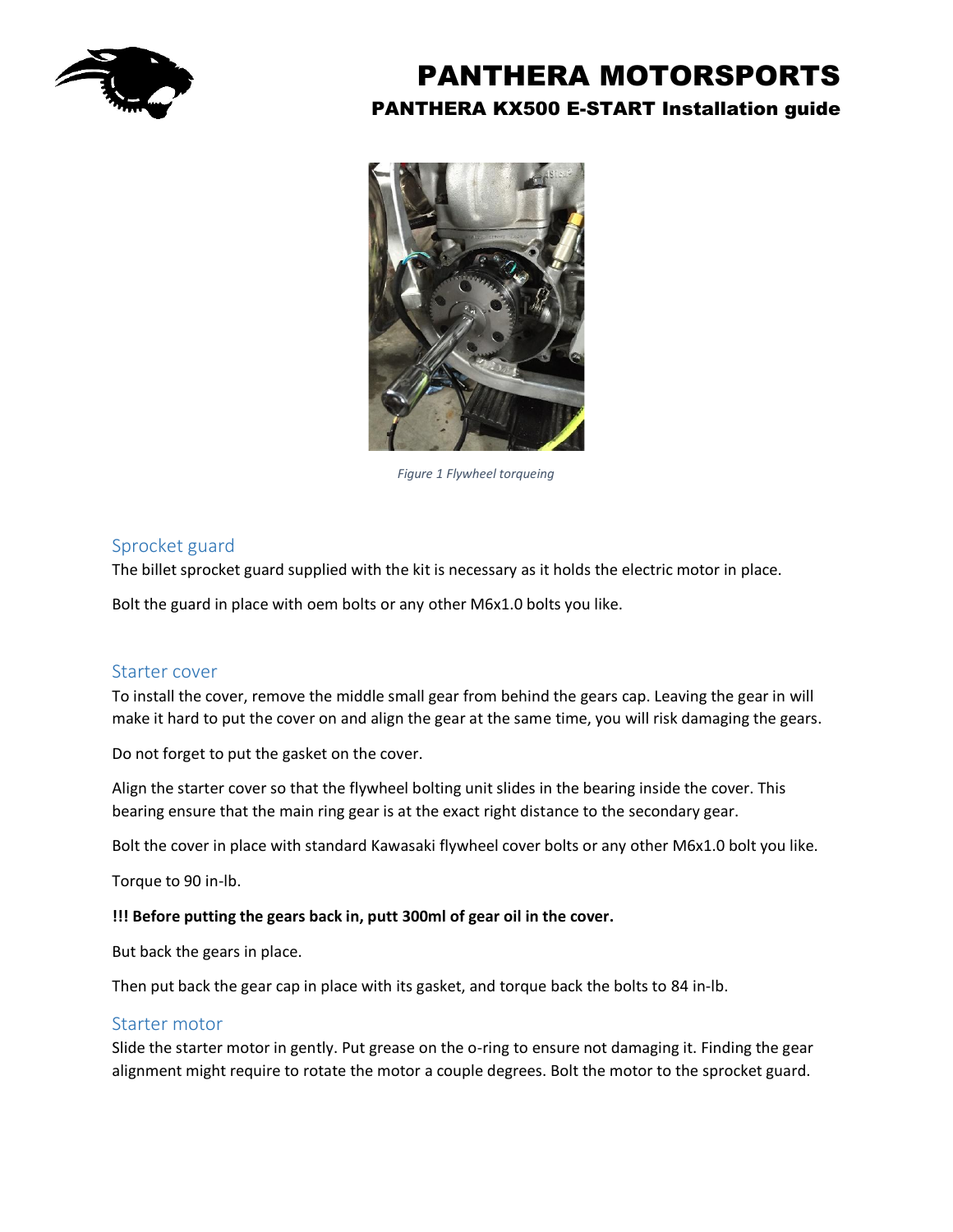

## Electrical connection

For wiring, see the wiring diagram in the annexe 1.

## Battery

The recommended battery is a battery of at least 5 Ah and 250 cranking amp.

## Starter relay

The starter relay included in the kit can be place anywhere on the bike. It is best to place it near the battery and make the power cable from the battery to the relay to the electric motor the shortest possible the limit the resistance.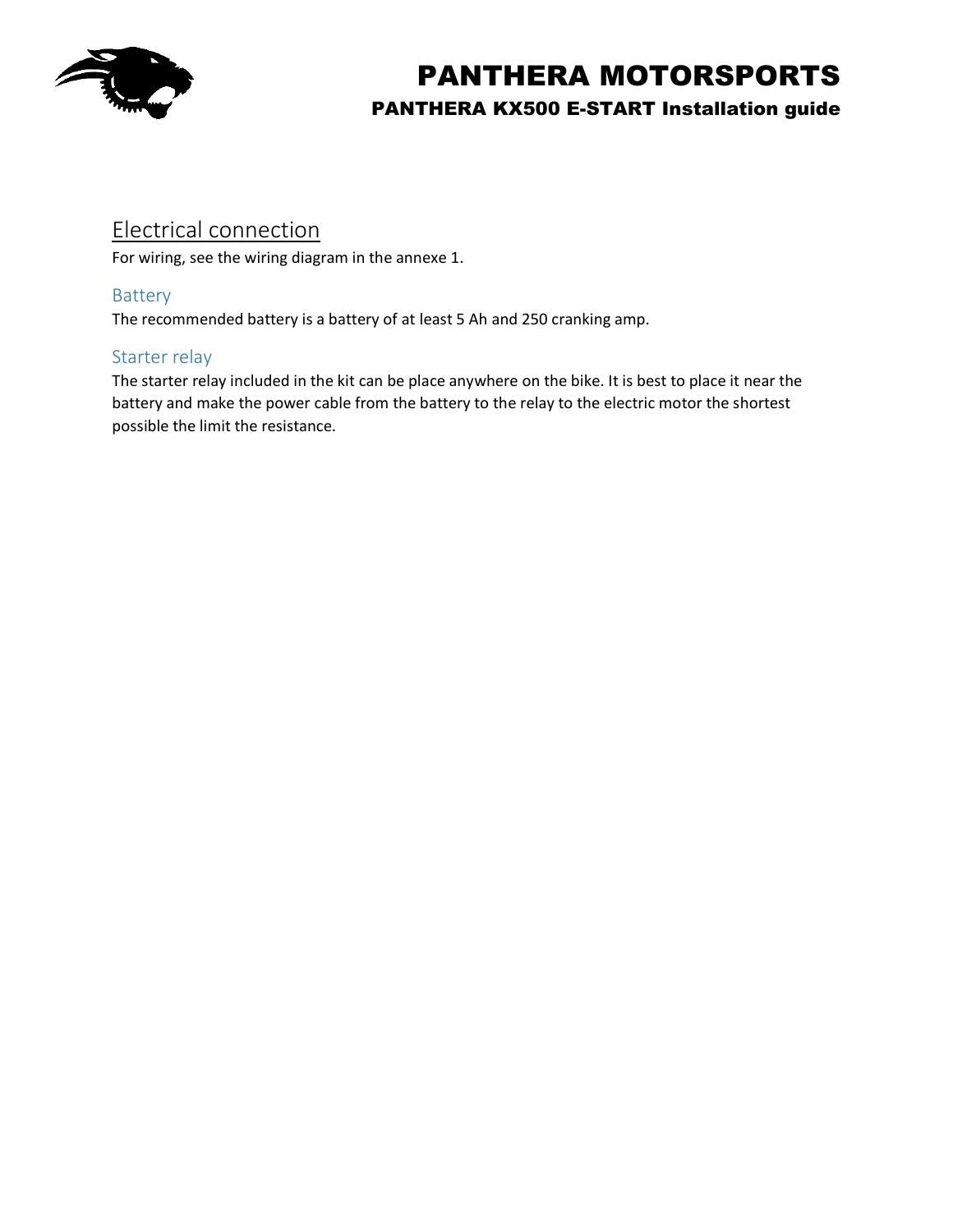

# PANTHERA MOTORSPORTS

## PANTHERA KX500 E-START Installation guide

## Annexe 1: Wiring diagram

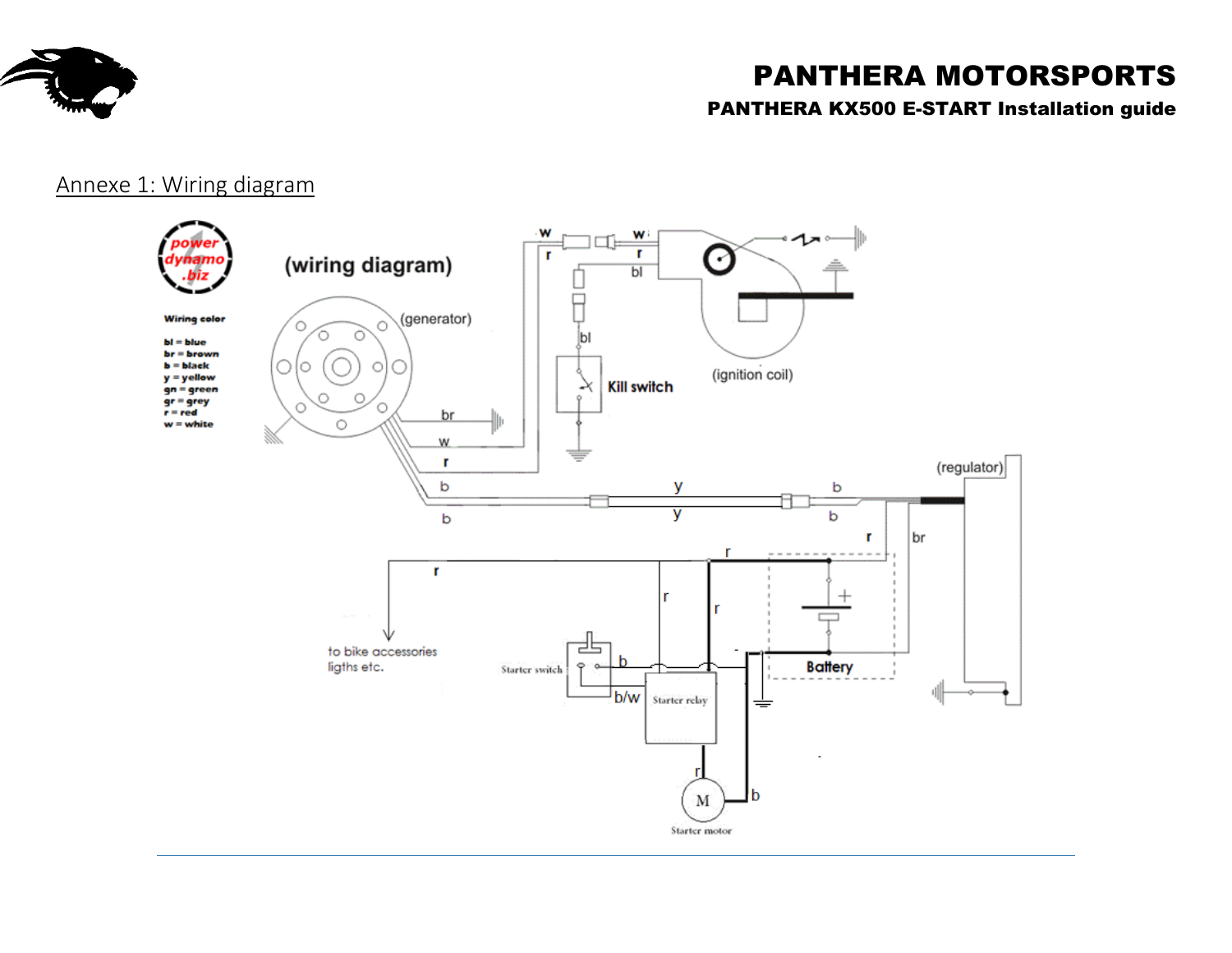

## Security concerns

Engine assembly must always be accomplished by a qualified mechanic.

Use the proper tools for every operations and always wear the proper personal protective equipment (glass, gloves, etc.)

The parts sold by Panthera Motorsports are often machined parts and are at risk of having sharp edges. Always handle with care.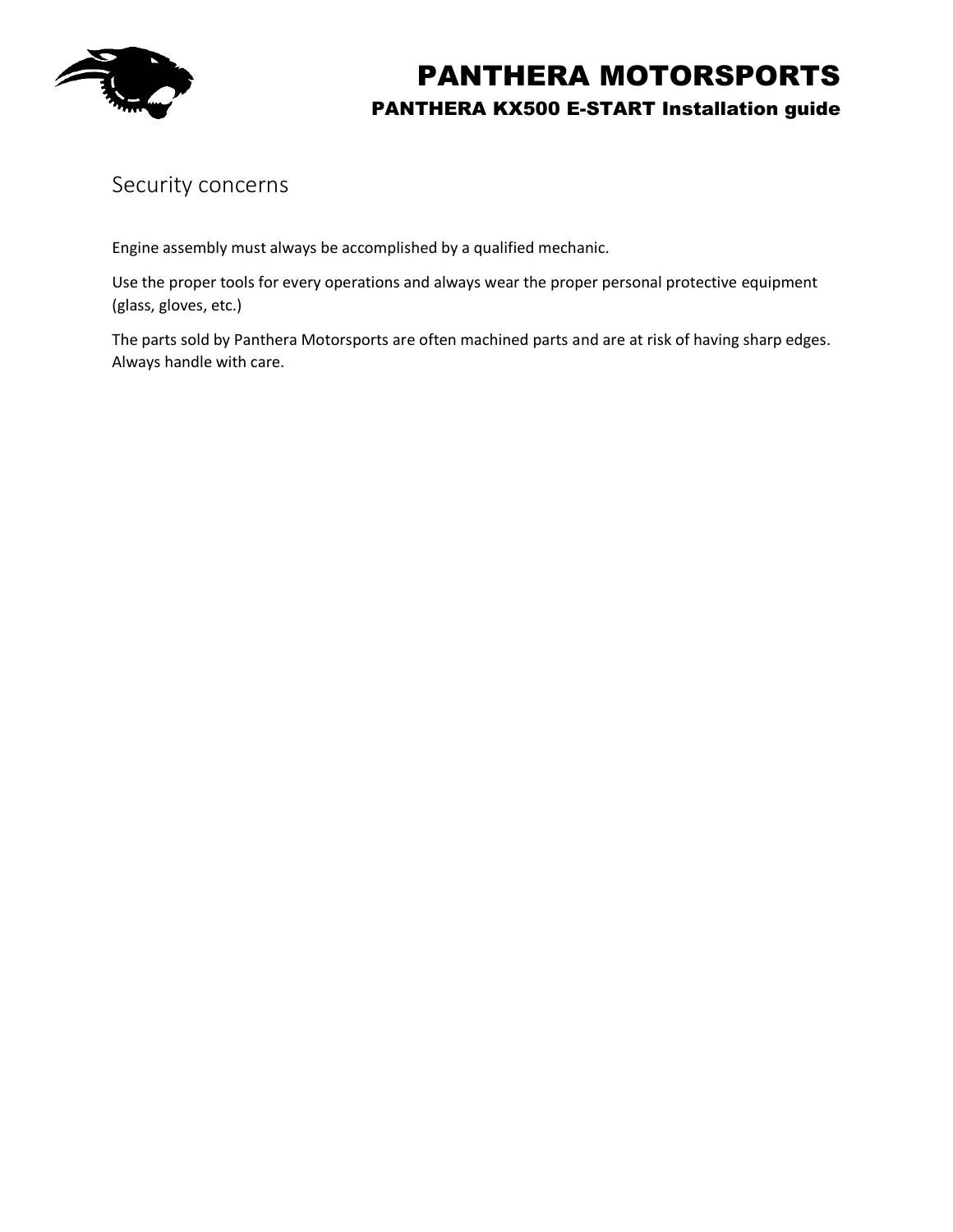

## Returns and Exchanges

General:

All returns must be postmarked no later than 10 days from the original customer shipment date. Returns and exchanges must be in new condition and must include all instructions and original packing material. Customer pays all return shipping charges. Include a copy of your packing list and authorization number with all returns.

Original shipping and handling charges are not refundable. Returns must be preauthorized by us and are subject to a 20% re-stocking fee. These amounts will be deducted from the original amount billed and the remaining balance will be credited to the original credit card or paypall account.

#### Incorrect Item:

If you received an incorrect item, we must be notified within 10 days of receipt of the shipment so that no extra charges will be incurred. We will replace incorrect items and pay the additional shipping charge. No returns of items will be accepted beyond 21 days of the original shipment date.

Return Shipping Instructions:

Return via prepaid mail only. Insure shipment for full value of purchase. Use original packaging. We are not responsible for packages lost during return shipping.

Return/Exchange Instructions:

Enclose a copy of your packing list along with detailed return/exchange instructions.

All returns require prior authorization by e-mailing us at sebastien.m@pantheramotorsports.com . All return shipping charges will be the responsibility of the customer. No returns on items under \$30.00 will be approved. Items must be returned within 90 days of the original order date in the original packaging with the labels intact.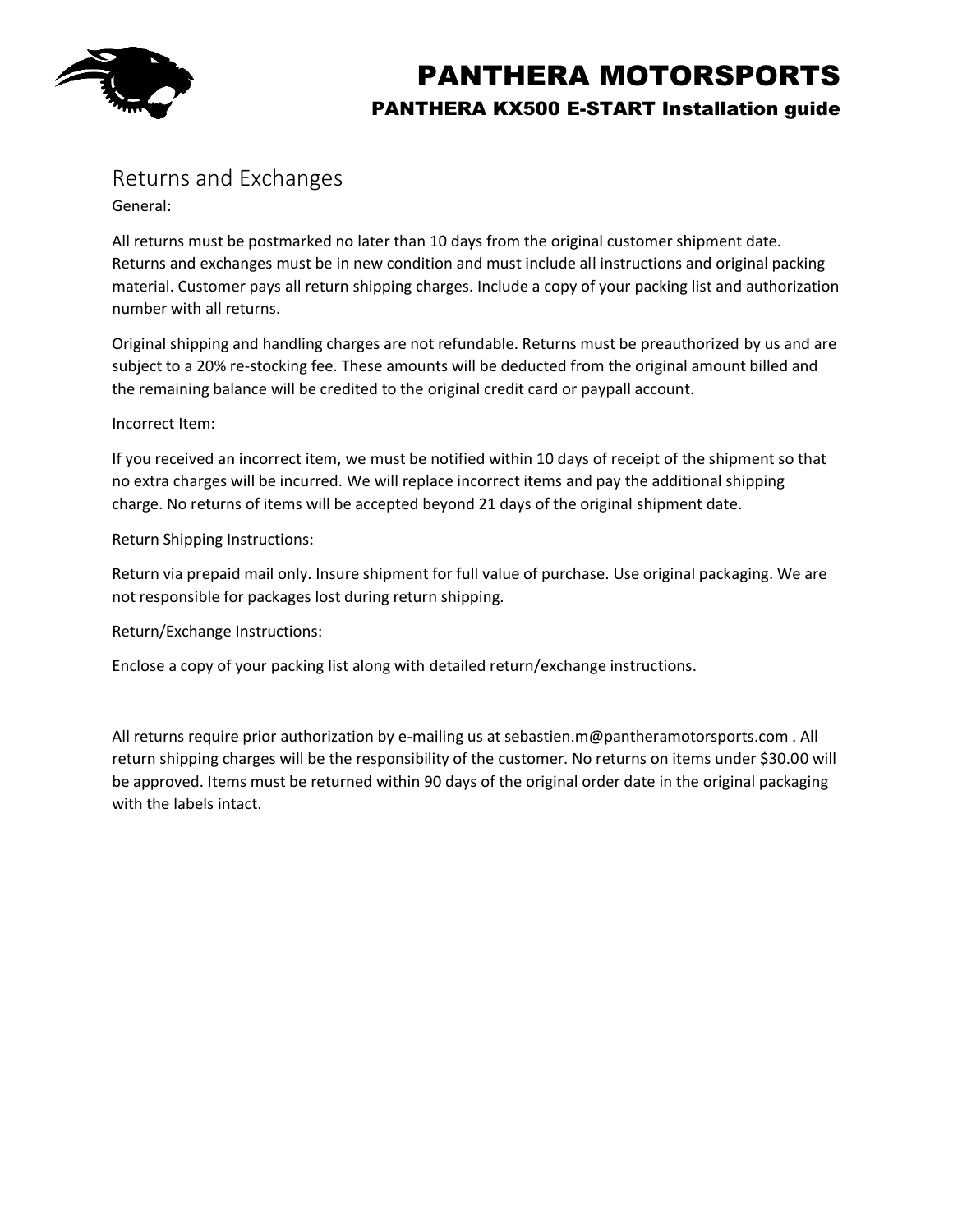

## Warranty Items:

All merchandise manufactured by Panthera Motorsports has a warranty against manufacturing defects for a period of one (1) year from the date of original shipping. Warranty is limited to the repair or replacement of defective products. There is no warranty for normal wear and tear, any type of crash. Panthera Motorsports reserves the right to repair, replace or issue a Panthera credit for defective product at its discretion. Credits are valid for a period of one (1) year from issuance. No credit will be issued for labor or other costs incurred beyond the value of the original product. Product returned as a warranty after having been used, if found to be defective, is not valued at the full purchase price. A depreciated value will be estimated for used product. Warranty excludes product that has been modified or where the product was improperly installed, abnormally used or misused. This limited warranty is in lieu of all other guarantees or warranties implied or expressed. This includes, without limitation, any warranties or merchantability and fitment for a particular purpose. We make no warranty as to products distributed by Panthera Motorsports, expressed or implied. We will, however, pass on all warranties made by the manufacturer, who has sole responsibility for performing such warranties. A return authorization number must be issued by Panthera Motorsports before product is returned. Returns must be sent back to Panthera Motorsports freight prepaid. Proof of purchase, such as a copy of the original invoice, must accompany all warranty claims. Warranties will be honored to the direct purchaser only.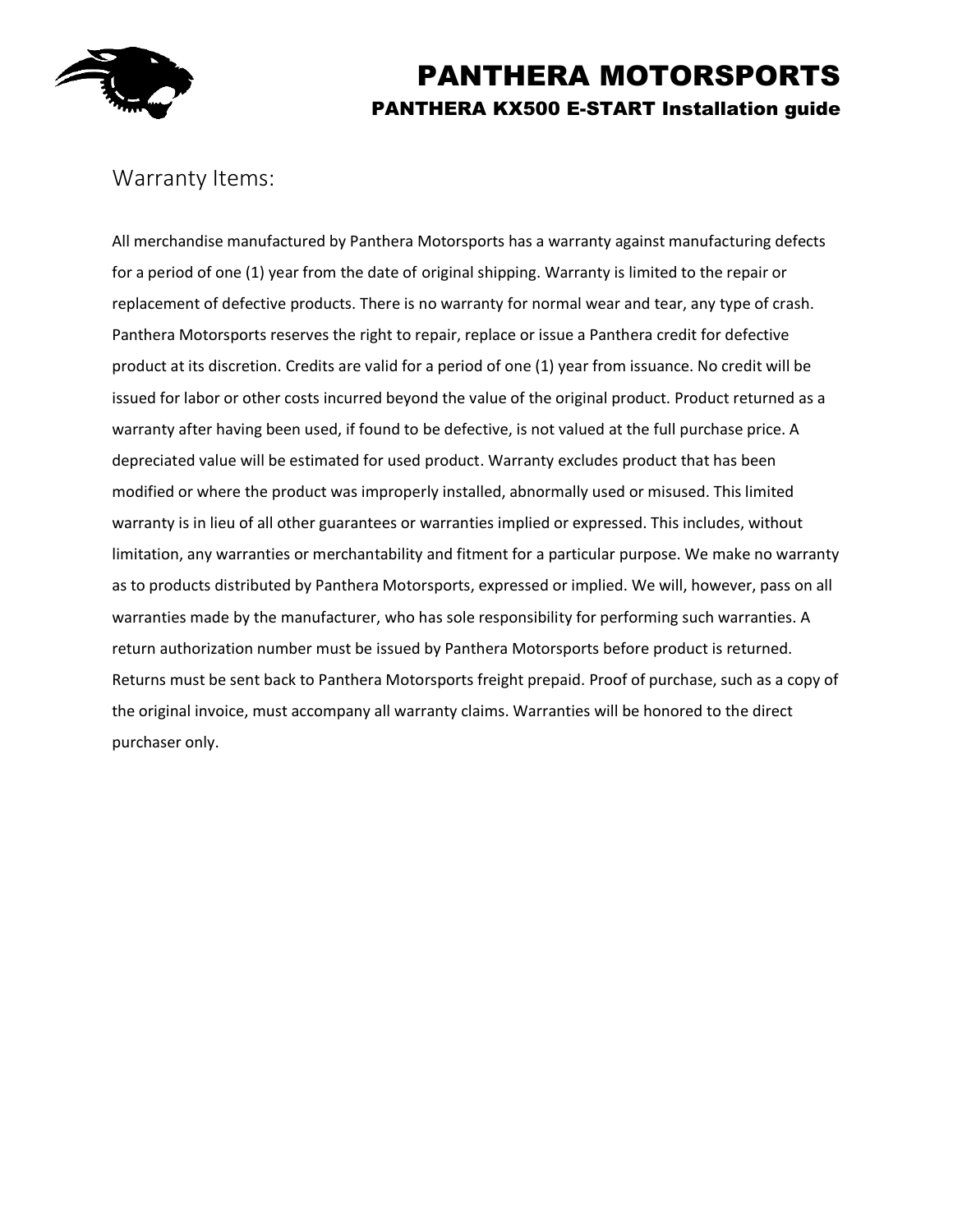

| System 77 12 799 00              |
|----------------------------------|
| $\Rightarrow \frac{\epsilon}{s}$ |

## **generator/electronic ignition for Kawasaki KDX 175/250 and KX500**

## **with rotor 720g (24oz) - special make system**

Attention: there are different Kawasaki models with equal model names (e.g. KDX175) which are technically different!

## **This system is for models with a base plate diameter of 110mm !!!**

## If it is 108mm you'll need system 78 39 799 00!

Should there be no base plate for the stator at all as the Stator is directly fitted to the carter, we can not help yet with a system



There are (at express customer demands) 2 VAPE Systems for KX500. This system with rotor 0.7kg (24oz) and system 73 01 799 00 with rotor 1.1kg (35oz). both systems differ! you can not just swap the rotor. It will neither fit nor reliably work electrically!



**advantage over original system:**

Magnet based generator with integrated fully electronic ignition. Output at 12V/100W DC. Solid state ignition with own power supply from within the system. Replaces old magneto, pickup, regulator and ignition coil.

No changes on engine casing needed.

(Enlarge pictures by clicking onto then.)

- all parts are new
- very good light output
- very stable ignition with solid spark
- better starting, better fuel burning
- assembly instructions
- wiring diagram
- parts in the pack (photo)
- the stock system and alternative stock ignition
- view at the new stator
- the system assembled on the engine (showing old rotor version)
- the engine without any ignition

**documentation:**

**photos:**

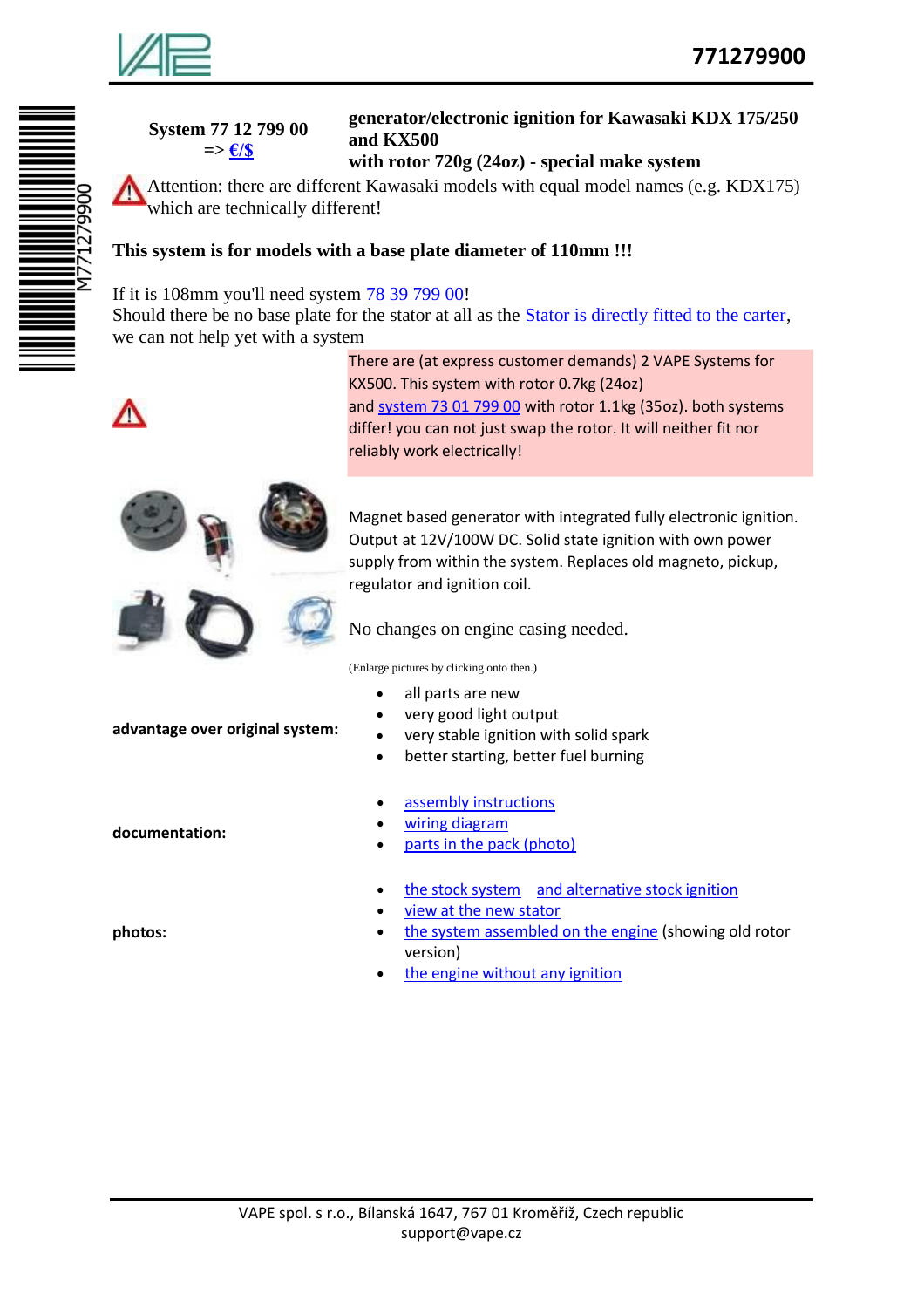

## **assembly instructions for System 77 12 799 00 version 19.01.2017**

#### **If you can install and time a stock ignition and possess basic mechanical skills, you can install a VAPE system! If you never have worked on your ignition, better have it done by someone who**

**knows.**

VAPE can not monitor the compliance to those instructions, nor the conditions and methods of installation, operation, usage and maintenance of the system. Improper installation may result in damage to property and possibly even bodily injury. Therefore we assume no responsibility for loss, damage or cost which result from, or are in any way related to, incorrect installation, improper operation, or incorrect use and maintenance. We reserve the right to make changes to the product, technical data or assembly and operating instructions without prior notice.

#### **Please read these instructions fully and carefully before starting work on your motorcycle**

Please bear in mind that any modification of the material as well as own repair attempts which have not been agreed with VAPE may result in a loss of warranty. Do not cut off wires. This leads to a loss of reverse polarity protection and often results in damage to electronics. Also, please take note of the information provided on the information page for this system. Check that what you have bought really corresponds to the motorcycle you have. Wrong ignition settings may damage your engine and even hurt you during kickstart (violent kickbacks). Be careful during the first test runs. If needed change settings to safer values (less advance). During assembly check carefully that the rotor (flywheel) does not touch the stator coils or anything else, which may happen due to various circumstances and lead to severe damage.



## **Designated use**

**IMPORTANT:** This system is designated to replace stock dynamo/alternator & ignition systems in vintage and classic motorcycles **whose engine characteristics have not been modified aftermarket**. This system is not a tuning system and it will not bring significant increases in engine output. It does however significantly enhance roadworthiness and comfort by offering better lighting, better function of side indicators and horn and, compared with the aging stock systems, increased reliability. As our system does not tamper with engine characteristics it does not increase emission of gaseous pollutants and noise. In most cases emission of pollutants should even be reduced due to better combustion. If used as designated the system therefore will not normally infringe the existing legal status of the motorcycle (this statement is valid for Germany, for other countries, please check locally against your road licensing regulations). This system is not suitable for use in competition events. If used other than the designated way, warranty will be voided and it might well be that you do not obtain the desired results or, worst you loose legal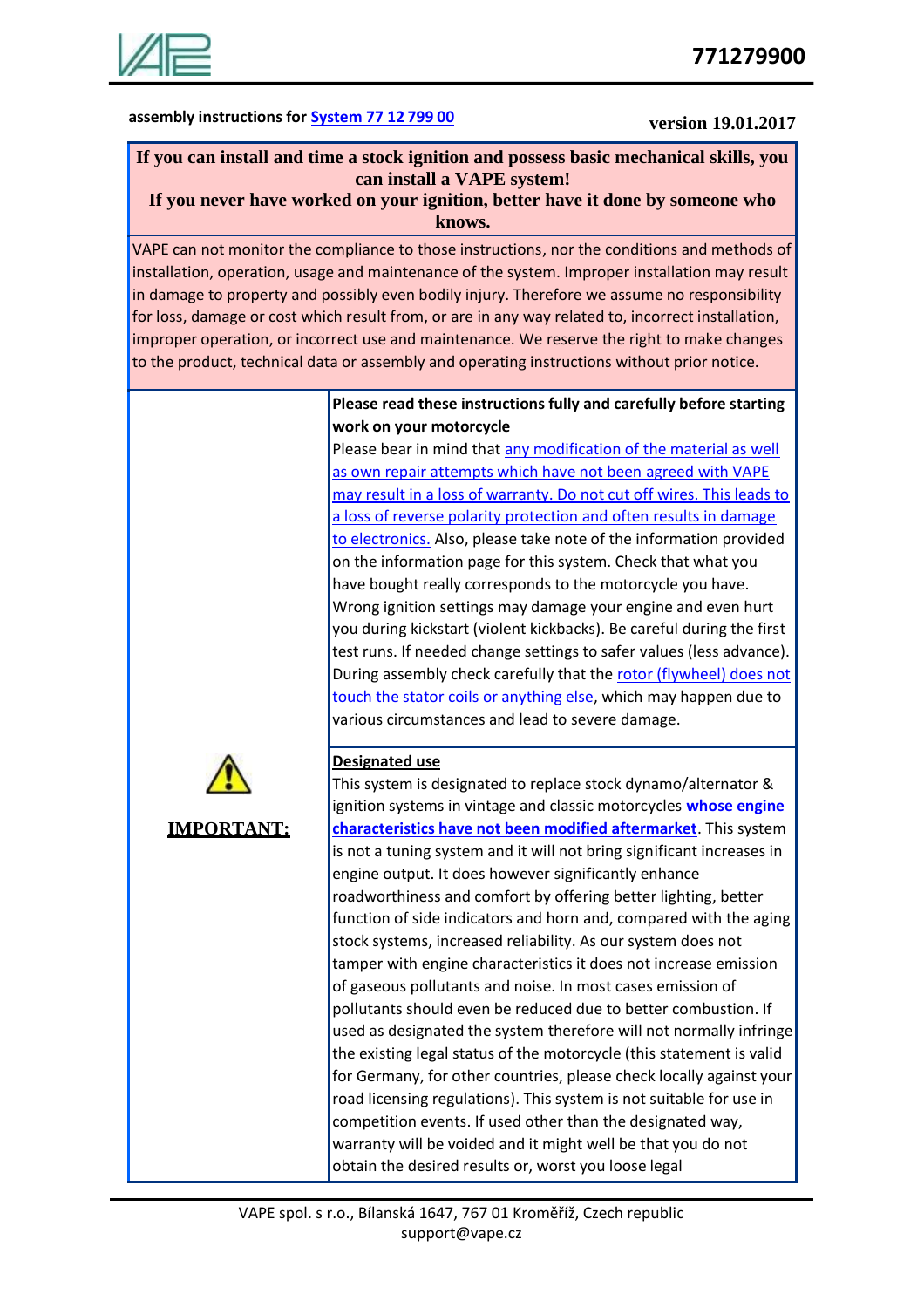

roadworthiness. **The charging system is only suitable for use with rechargable 12V (6V systems 6V) lead-acid batteries** with liquide electrolyte or sealed lead-acid batteries, AGM, Gel. It is not suitable for use with nickel-cadmium, nickel-metal-hydride, lithium-ion or any other types of recharchable or non rechargable batteries. This is a **replacement system and not a copy of the stock material**. The parts in this system therefore look different and might fit differently (notably ignition coil and regulator) requiring some adaptation by you. **During assembly imperatively start with assy of engine based parts** to see that those really fit before you start fitting the external parts. In many cases customers assemble those first and thereby often modify them in breach of warranty which renders them unfit for renewed sale. Replacing old ignition systems is not a matter of taking something from a supermarket shelf as there have been very many types, versions and possibly unknown aftermarket modifications which harbour plenty of room for error. Our systems are **NOT tested for use with third party electronic devices (such as GPS, mobile phones, LED lighting etc)and may cause damage to such parts.** Possibly existing electronic tachometers will not work with the new system. Read our information for suitable solutions. Possibly existing safety switches and electronic valve controls are not supported. It might be that your motorcycle was originally equipped with an ignition that did limit top speed for legal reasons. The new system does not have such a facility, so check your legal situation beforehand. If you have no expertise for the installation have it done by an expert or at a specialist's workshop. Improper installation may damage the new system and your motorcycle, possibly even lead to bodily harm. Before you order a system, please check whether a puller tool for the new rotor is included in the kit. If not, better order it at the same time. You might want to order light bulbs, fuse, horn, flasher unit etc. Never use anything other than the recommended puller tool to pull the new rotor again. Damage to the rotor as a result of use of other tools or methods is not covered by warranty. The rotor is sensible to blows (including during transport). Before assembly, please always check for damage (on rotor without magnet plastification try to push the magnets aside with your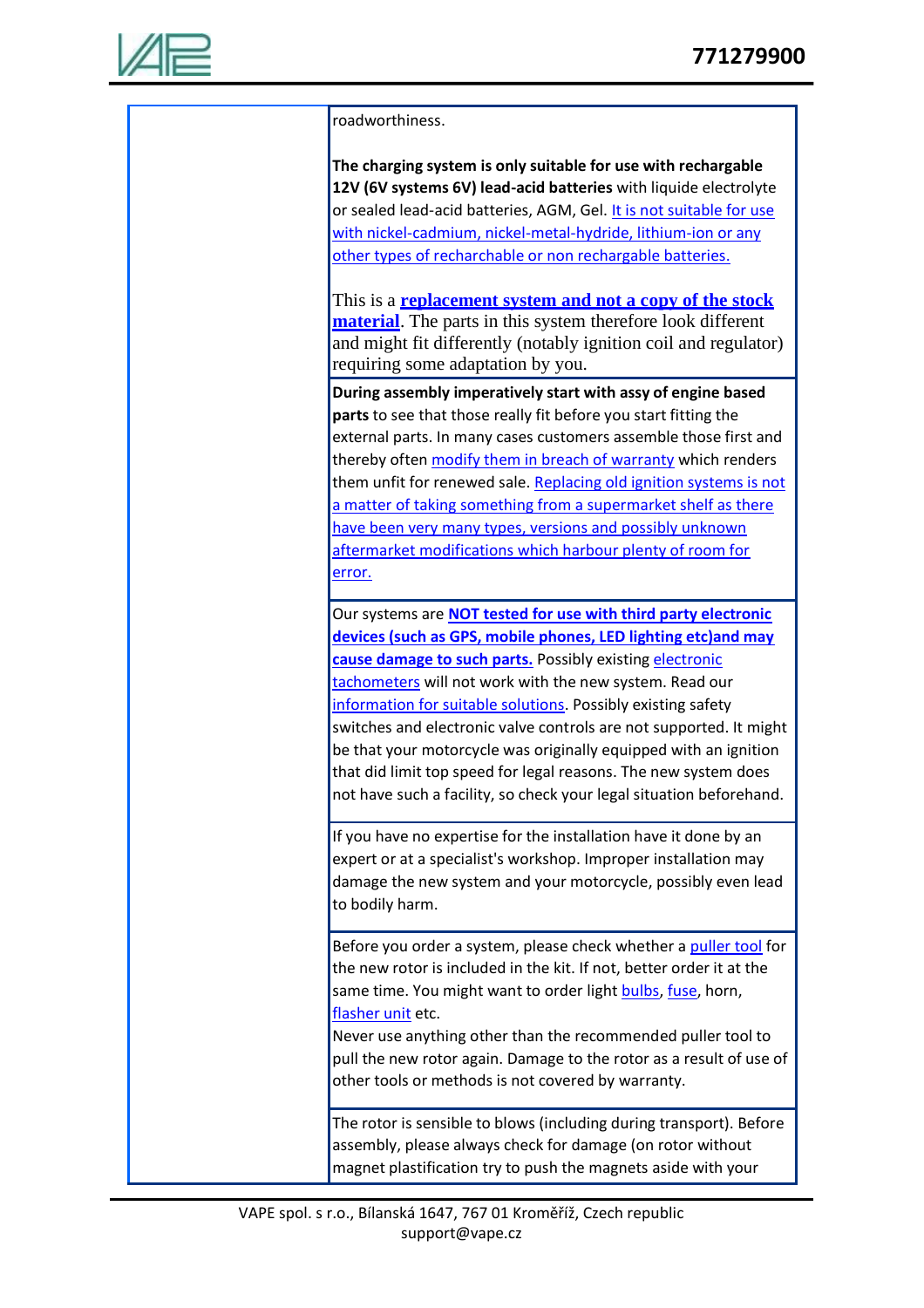

|          | fingers). After impact the glued in magnets might have broken<br>loose, sticking to the rotor solely by magnetic force, so that one<br>does not notice right away. During engine run the damage would<br>be considerable. Before placing the rotor onto the engine, please<br>make sure that its magnets have not collected any metal objects<br>such as small screws, nuts and washers. That equally would lead<br>to severe damage. |
|----------|---------------------------------------------------------------------------------------------------------------------------------------------------------------------------------------------------------------------------------------------------------------------------------------------------------------------------------------------------------------------------------------------------------------------------------------|
| Internet | If you have access to the Internet, best view those instructions<br>online. You get larger and better pictures by clicking onto them<br>and possibly updated information. System list at<br>http://www.powerdynamo.biz                                                                                                                                                                                                                |



#### **You should have received those parts:**

- pre-assembled stator unit
- rotor and rotor screw
- regulator/rectifier
- electronic ignition coil
- ht-cable
- bits & pieces



To disengage your new rotor again, you will need a puller M27x1.25 (part-no.: 99 99 799 00 **-Not provided!-**).

**Note:** Never use a claw puller, a hammer or any other device, that will shake the magnets off.

Make sure your motorcycle rests securely, preferably on an elevated work bench and that you have good access to the magneto side of the engine.

Remove the rotor screw and pull the old rotor from the crankshaft. For this you need a puller.

Disconnect all wires to the old magneto and pickup and take those parts off. Will not be needed any more. There have been different versions of stock ignition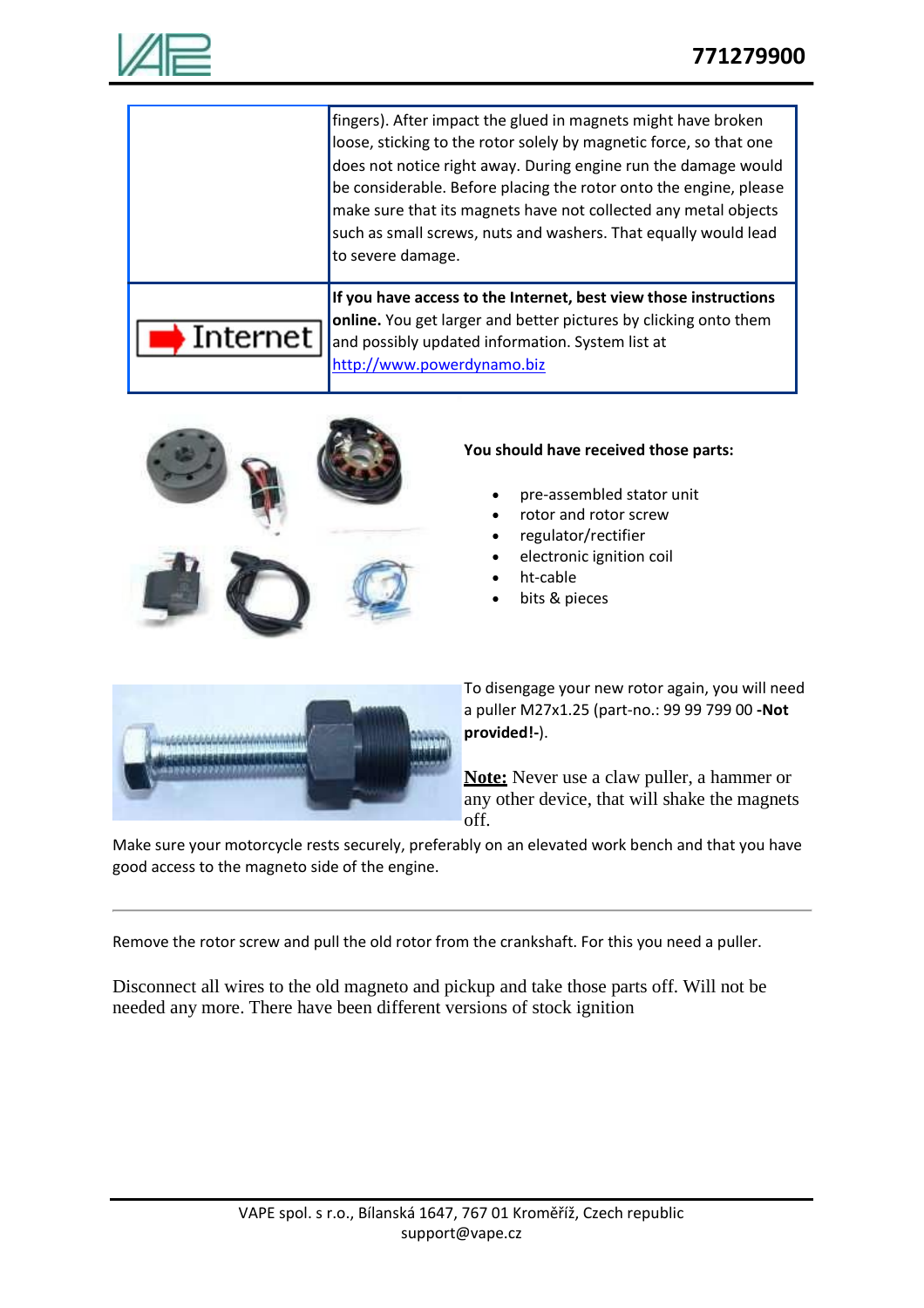







Take the woodruff key from the crank pin. It will not be needed any more and prevent assembly. If you forget this right at start, you will have to take the whole new unit off again to get access to the key.

**Remark:** The woodruff key does not actually hold your rotor on the shaft, this is done by the taper. It simply guides to the correct setting which will now be otherwise achieved.

picture shows different engine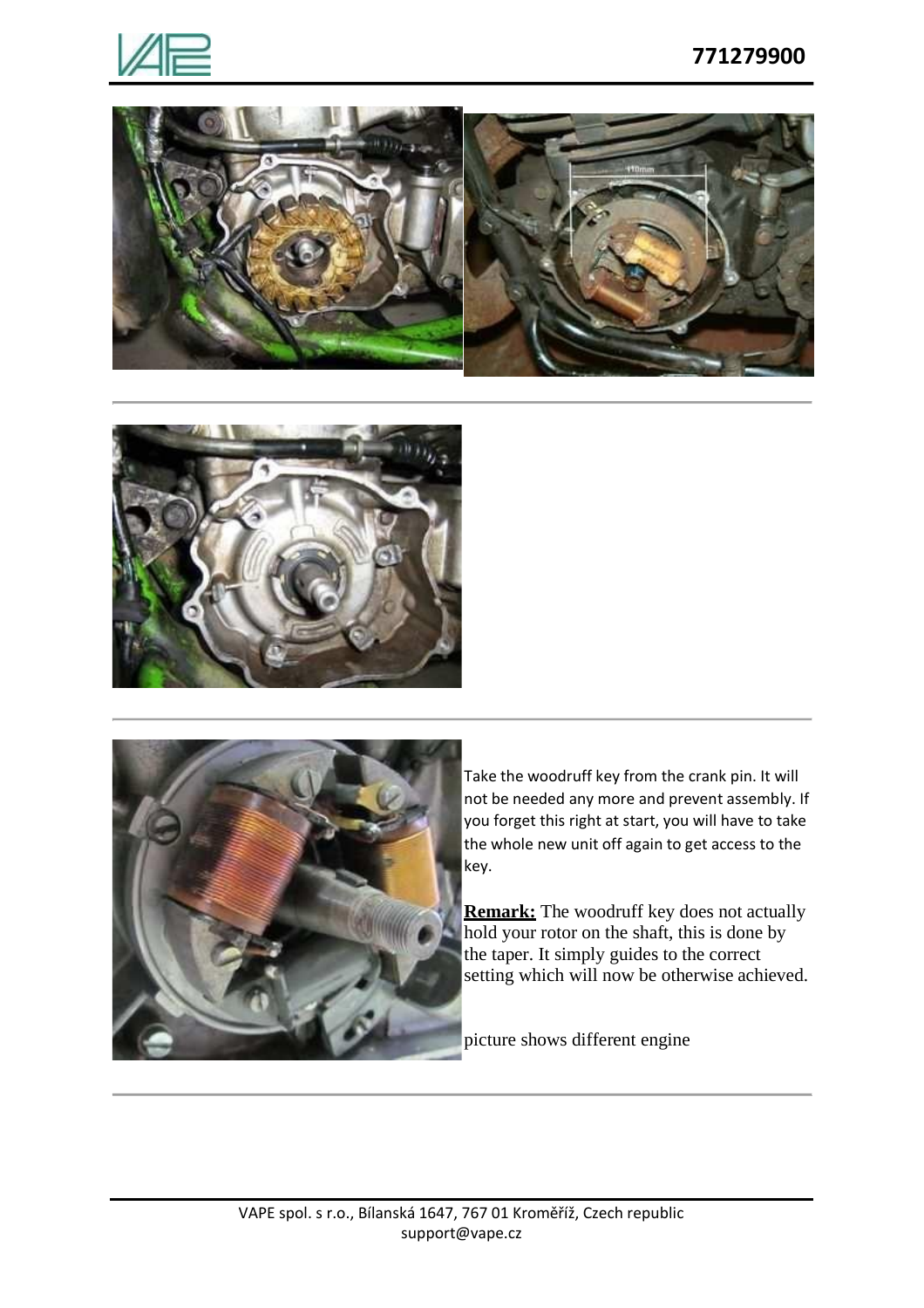



Insert the new base plate with the stator in the place of your old stator and fasten the plate with the two provided M5 screws (Please don't use other screws, as they may be too high and could scratch at the rotor).

Have a look at the new stator unit. You will find at the adapter plate, near the black coils, a small red ot, this is an ignition marking.

This ignition marking is no longer visible after the rotor is mounted. Therefore it must be transferred to the engine housing.



**Ignition timing:** Panthera motorsports has added a keyway to the flywheel to facilitate flywheel alignment.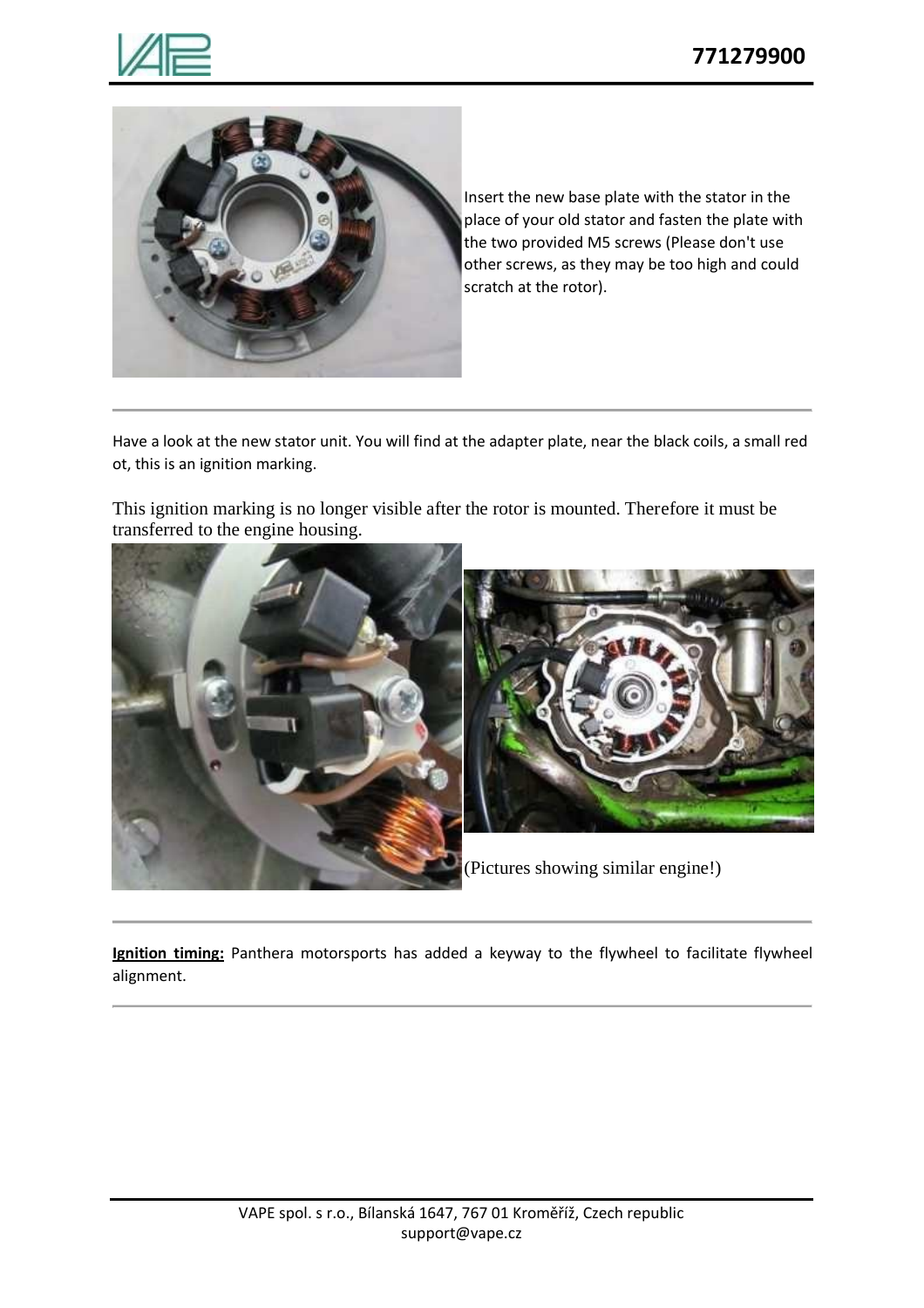





Take a look at the new rotor. You will find on its circumference a small lasered on line. That is an ignition marking.

Check the inside of the rotor for foreign objects (screws or other metal parts) that could damage the rotor and stator during the operation.

Take the spark plug out to ease turning of the crank put a dial indicator bring the piston into ignition position (put the rotor loosely onto the crank shaft and using it as a turning knob.

The ignition mark should be aligned when the piston is 0.087'' before TDC. Place the engine at the location by spinning the flywheel. Once in place, turn the stator to align the dot.

Make a pen mark on the back plate and engine case before removing the flywheel.

Take the spark plug out to ease turning of the crank and bring the piston into ignition position (put the rotor loosely onto the crank shaft and using it as a turning knob). Please consult your manual of the bike.

**VERY IMPORTANT:** ... check at once, that the rotor may move freely above the stator base. If (for whatever reason) a rotor/flywheel comes to sit too low (e.g. in the wake of a regeneration of the crank shaft), it will touch and destroy the stator coil under it.



Carefully remove the rotor again from the crank (best using the puller tool for this) and reset it in such a way that the marking on the rotor aligns with the (transferred) marking of the stator. If there is any change in the crank's (ignition) position, you have to start again.



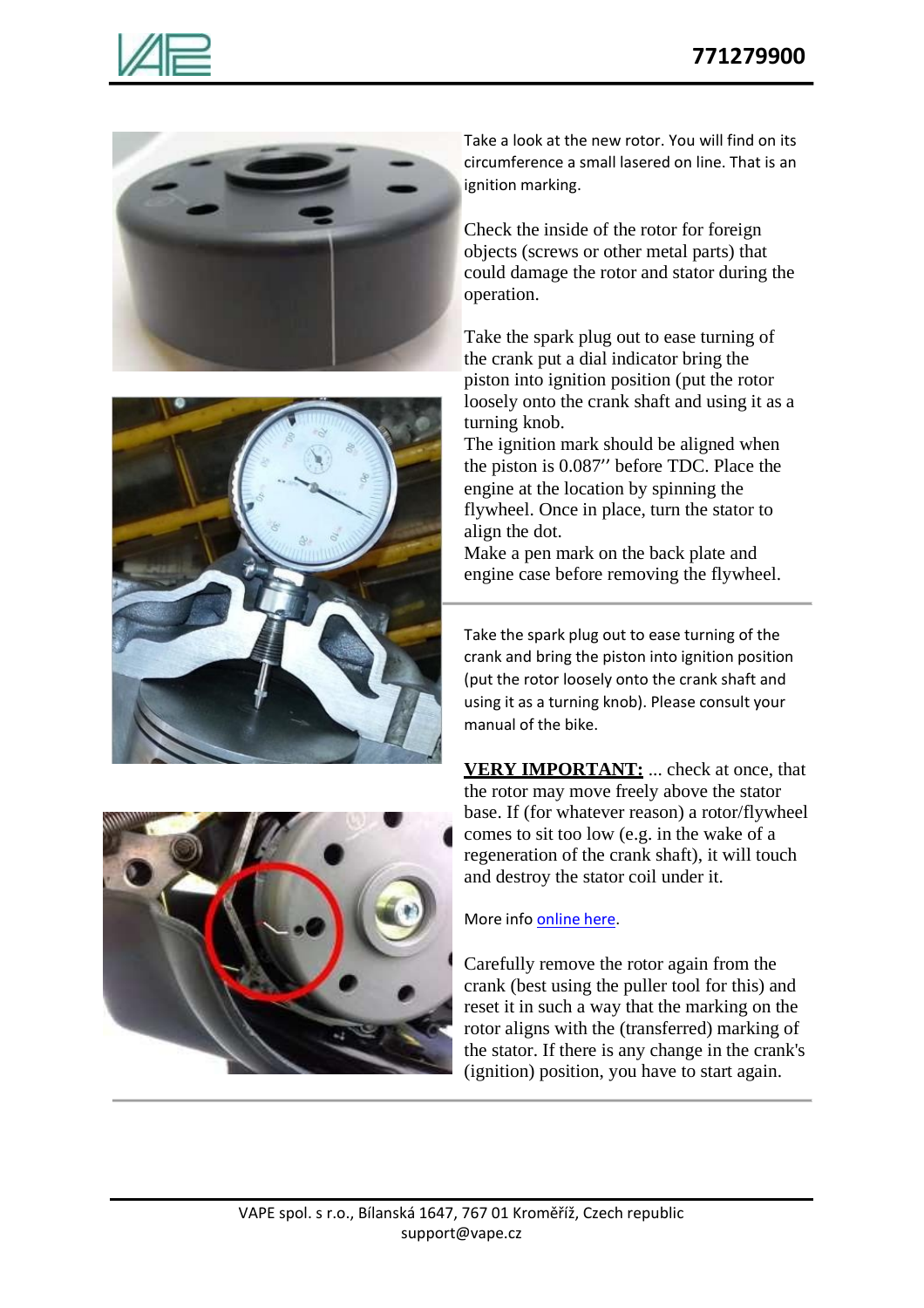



In this position fasten the rotor carefully with the screw provided.

Remember, to disengage your new rotor again, you will need a puller M27x1.25 (partno.: 99 99 799 00 **-Not provided!-**).

**Note:** Never use a claw puller, a hammer or any other device, that will shake the magnets off.

Place the engine cover back. Check that it does not interfere with anything.

Fasten the new electronic rectifier/regulator and ignition coil at an convenient place. Before you fix the coil, screw in the high-tension cables. Lay the new generator cables along the frame (using the enclosed cable binders), in that way, that they finished close to the regulator resp. ignition coil. Take care that nothing's pinched.

Connect the parts as shown in wiring diagram

To facilitate wire exit through the often small openings in the engine casing, the plastic plug of the generator's wiring that leads to the ignition coil has not been put onto the wire

\* terminal. You should place the plug there only once all has been properly installed on the engine side.



Look for the ignition coil with its female plug and the two wires (red and white).

Put the provided 2-position plug housing onto this plug and insert the two wires (red and white) from the generator. Make sure that the terminals engage securely in the housing and that you connect:

- white to white
- red to red

Should you need (or want) to get the terminals out of the plug housing again, enter a paper clip from front next to the terminals and push the little barb aside. Than pull the wire out.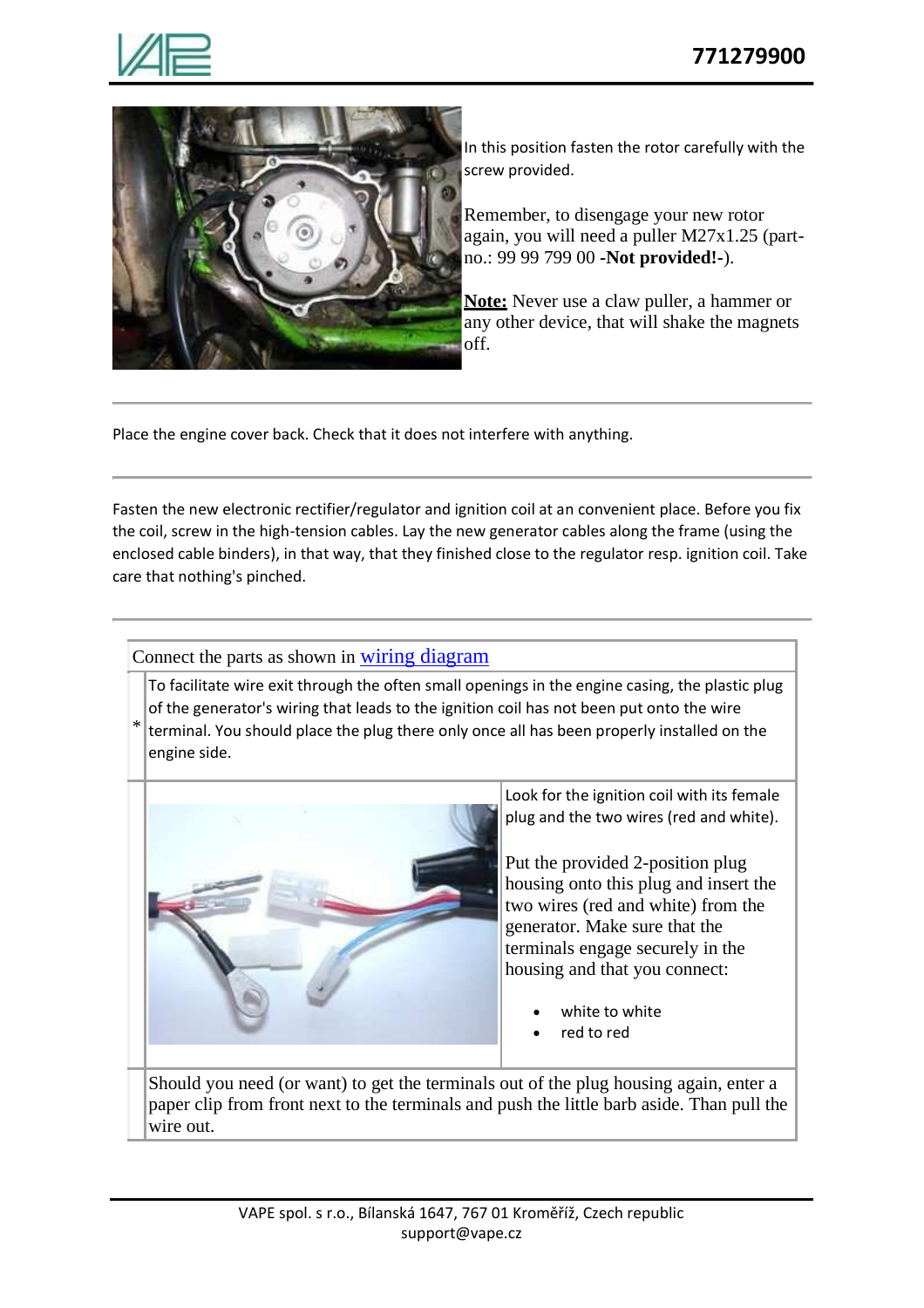

The brown wire from the new generator with the round eye terminal has to be screwed directly to the holder frame of the ignition coil (ground).

**Take note! disrespecting is the most frequent cause for ignition problems !! Without this direct connection the system does not work or not work for long without problems. Please do not rely on the frame for ground. Paint, oil and dirt often prevent good contact!**

| $\ast$ | $brown = minus =$<br>Regulator 7300<br>x black                                                                                                                                                                                                                                           | The new regulator/rectifier has 4 wires<br>2 black ending in a plastic plug<br>for the AC input from the 2 black<br>generator wires<br>1 red with a plastic plug<br>which outputs plus<br>1 brown with a plastic plug<br>beeing ground (minus)      |  |
|--------|------------------------------------------------------------------------------------------------------------------------------------------------------------------------------------------------------------------------------------------------------------------------------------------|-----------------------------------------------------------------------------------------------------------------------------------------------------------------------------------------------------------------------------------------------------|--|
|        | The two black cables leading from the generator                                                                                                                                                                                                                                          | should be first introduced into the<br>supplied twin plastic plug housing.<br>This housing connects to the plastic<br>plug at the end of the 2 black wires on<br>the regulator. It does not matter which<br>black is at which side, as there is AC. |  |
|        | The brown cable from the regulator                                                                                                                                                                                                                                                       | should connect to either battery<br>minus or good ground if there is no<br>battery.                                                                                                                                                                 |  |
|        | The red cable from the regulator<br><b>Take care:</b><br>Wrong polarity will damage the electronics!                                                                                                                                                                                     | should connect to either battery<br>12V PLUS or if there is no battery to<br>the wiring that runs to your<br>consumers (normally main switch<br>intake pin).                                                                                        |  |
|        | There is NO facility for a charge control light without battery this will not work<br>anyway. The regulator has an inbuilt high potency condenser to smoothen voltage.<br>This will make sure that your side indicators (flashers) and horn will work correctly<br>even without battery. |                                                                                                                                                                                                                                                     |  |
| $\ast$ | Remains the blue (sometimes blue/white) wire<br>at the ignition coil. This is the kill (cut-off)<br>wire.                                                                                                                                                                                | Connected to ground - it will stop<br>ignition!                                                                                                                                                                                                     |  |
|        | Note:<br>Should you experience ignition failures,<br>disconnect as a first measure this blue wire.                                                                                                                                                                                       | This type of wiring is used in<br>motorcycles which originally already<br>had magneto ignition and therefore                                                                                                                                        |  |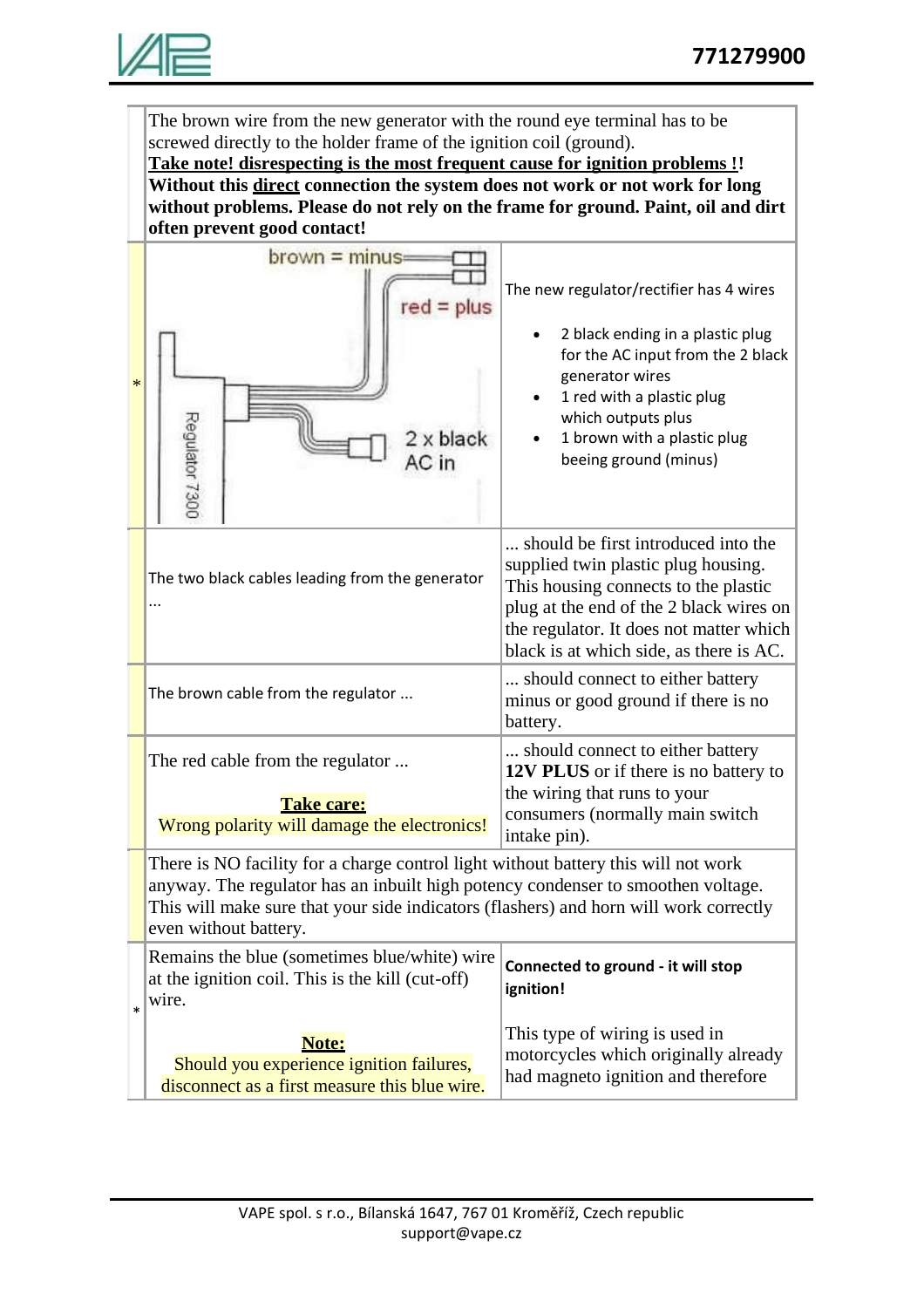

|        | In many cases that will permit you to get<br>mobile again (particulars see: technical help)!                                                                                                                                                                                                                                                                                                                                                                                                                                                          | switched off by shortcircuiting against<br>ground.                                                                                                                                                                                                                            |  |  |
|--------|-------------------------------------------------------------------------------------------------------------------------------------------------------------------------------------------------------------------------------------------------------------------------------------------------------------------------------------------------------------------------------------------------------------------------------------------------------------------------------------------------------------------------------------------------------|-------------------------------------------------------------------------------------------------------------------------------------------------------------------------------------------------------------------------------------------------------------------------------|--|--|
|        |                                                                                                                                                                                                                                                                                                                                                                                                                                                                                                                                                       | Those vehicles have by design a main<br>lock (or some kill switch) that<br>connects a pin to ground when in OFF<br>position (German bikes: pin 2). The<br>blue(/white) wire of the ignition coil<br>will be connected here. In that way<br>the cut-off works like previously. |  |  |
| $\ast$ | Screw the high tension (ignition) cable<br>Please <b>do not use</b> any spark amplifying<br>cables, such as "Nology supercables" or "hot                                                                                                                                                                                                                                                                                                                                                                                                              | into the ignition coil and pull over the<br>rubber seal before mounting the coil (it<br>will be easier).                                                                                                                                                                      |  |  |
|        | wire". This will disturb the system and<br>possibly damage it.                                                                                                                                                                                                                                                                                                                                                                                                                                                                                        | Please do use the cable arriving with<br>the pack and not any old cable.                                                                                                                                                                                                      |  |  |
|        | You will do yourself a favour to treat your bike to new spark plugs and spark plug sockets<br>(preferably some between 0-2kOhm). Plenty of problems are to be traced back to<br>"apparently good" (even completely "brand-new") sparks plugs, terminals and cables.<br>Do not use spark plugs with an intern suppression resistor. NGK (e.g.) offered such spark<br>plugs coded with an "R" (for resistor).                                                                                                                                           |                                                                                                                                                                                                                                                                               |  |  |
|        | Finally - and before installing the battery and before the first kickstart - please<br>re-check carefully all connections and fitments against the wiring diagram. Do check<br>battery and light bulbs for correct voltage (12V).                                                                                                                                                                                                                                                                                                                     |                                                                                                                                                                                                                                                                               |  |  |
|        | Should something not work, please consult our trouble-shooting guide on our<br>homepage. As a first step disconnect the blue wire from the coil and re-test.                                                                                                                                                                                                                                                                                                                                                                                          |                                                                                                                                                                                                                                                                               |  |  |
|        | <b>IMPORTANT:</b> During crank shaft repair the dynamo shaft is often machined and gets<br>shorter. The result is a rotor sitting lower, possibly touching now with its rivets the stator<br>coil. The result is a destroyed stator and ignition failure.<br>For more detail and how to check see (online) here.                                                                                                                                                                                                                                      |                                                                                                                                                                                                                                                                               |  |  |
|        | <b>Important safety and operating information</b>                                                                                                                                                                                                                                                                                                                                                                                                                                                                                                     |                                                                                                                                                                                                                                                                               |  |  |
| #      | Safety first! Please observe the general health and safety regulations motor vehicle repair<br>(MVR) as well as the safety information and obligations indicated by the manufacturer of<br>your motorcycle.<br>The timing marks on the material are for general guidance only during first installation.<br>Please check after assembly by suitable means (stroboscope) that settings are correct to<br>prevent damage to the engine or possibly even your health. You alone are responsible for<br>the installation and the correctness of settings. |                                                                                                                                                                                                                                                                               |  |  |
| #      | Ignition systems generate high tension! With our material right up to 40,000 Volts! This may,<br>if handled carelessly, not only be painful, but outrightly dangerous. Please do keep a safe<br>distance to the electrode of your spark plug and open high tension cables. Should you need<br>to test spark firing, hold the spark plug socket securely with some well insulating material<br>and push it firmly to solid ground of the engine block.                                                                                                 |                                                                                                                                                                                                                                                                               |  |  |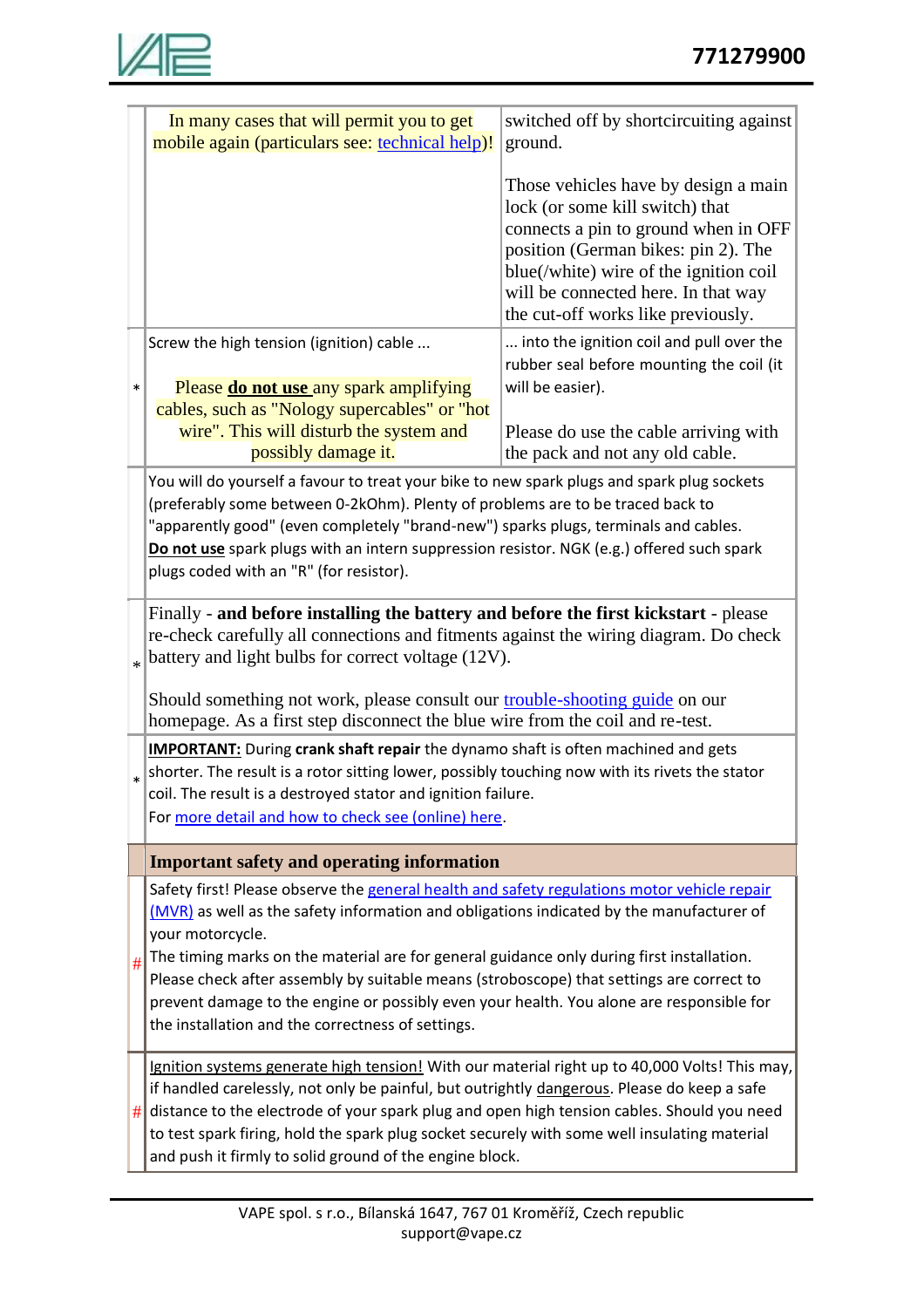

|   | Never pull sparkplug caps when engine is running. Wash your vehicle only with engine at<br>standstill and ignition off.                                                                                                                                                                                                                                                                                                                                                                                                                                                                                                                                                                                                                                                                                                                                                                                                                                                                                                                                                                                                                                                                                                                           |
|---|---------------------------------------------------------------------------------------------------------------------------------------------------------------------------------------------------------------------------------------------------------------------------------------------------------------------------------------------------------------------------------------------------------------------------------------------------------------------------------------------------------------------------------------------------------------------------------------------------------------------------------------------------------------------------------------------------------------------------------------------------------------------------------------------------------------------------------------------------------------------------------------------------------------------------------------------------------------------------------------------------------------------------------------------------------------------------------------------------------------------------------------------------------------------------------------------------------------------------------------------------|
|   | Should you have received in the kit HT cables with a fixed rubber boot(which does not<br>contain a resistor) you might have to use spark plugs with an inbuilt resistor (or replace the<br>#<br>cap with one containing a resistor) to comply with your local laws.                                                                                                                                                                                                                                                                                                                                                                                                                                                                                                                                                                                                                                                                                                                                                                                                                                                                                                                                                                               |
| # | After installation, please check tightness of all screws, even those preinstalled. If parts get<br>loose during run, there will be inevitably damage to the material. We pre-assemble screws<br>only loosely.                                                                                                                                                                                                                                                                                                                                                                                                                                                                                                                                                                                                                                                                                                                                                                                                                                                                                                                                                                                                                                     |
| # | Give the newly installed system a chance to work, before you start to check and test values,<br>or what is worse apply changes to it.<br>Our parts have been checked before delivery to you. You will not be able to check much<br>anyway. At any rate do refrain from measuring the electronic components (such as ignition<br>coil, regulator and advance unit). You risk severe damage to the inner electronics there.<br>You will not get any tangible results from the operation anyway. Bear in mind that also<br>your carburetor, your spark plugs and spark plug sockets (even if completely new) might be<br>the reason for malfunction. The general experience with our systems is that the carburetor<br>will have to be re-adjusted to lower settings. Should the system not start after assembly,<br>first disconnect the blue (or blue/white) cut-off wire directly at the ignition coil (or in some<br>cases advance unit) to eliminate any malfunction in the cut-off circuitry. Check ground<br>connections carefully, make sure there is a good electrical connection between frame and<br>engine block.<br>In case of troubles, please consult our Knowledge Base first before you send off the material<br>to us for checking |
|   | The spark of classic, points based ignition systems has with about 10,000 Volts<br>comparatively little energy and looks therefore yellow and fat (which however makes<br>it highly visible). The spark from our system is a high energy spark with up to 40,000<br>Volts and therefore is needle thin focused in form, and blue in colour, which makes it<br>#<br>not so visible. Furthermore you get spark only at kick-start operated speeds and not<br>by pushing the kick-lever down slowly with your hand (as you might get with battery<br>based ignitions).                                                                                                                                                                                                                                                                                                                                                                                                                                                                                                                                                                                                                                                                               |
|   | Systems using a twin outlet ignition coils have a few peculiarities. Please observe that during<br>tests on one side, the other has either to be connected to an fitted spark plug or securely<br>#<br>earthed/grounded. Otherwise there will be no spark on either side. Also with such open<br>exits long and dangerous sparks may fly all over the coil.                                                                                                                                                                                                                                                                                                                                                                                                                                                                                                                                                                                                                                                                                                                                                                                                                                                                                       |
|   | Never do electric arc welding on the bike without completely disconnecting all parts<br>containing semiconductors (ignition coil, regulator, advance) stator and rotor need not be<br>taken off. The same is true for soldering. Before touching electronics disconnect the<br>soldering iron from mains! Never use copper putty on spark plugs.                                                                                                                                                                                                                                                                                                                                                                                                                                                                                                                                                                                                                                                                                                                                                                                                                                                                                                  |
|   | Electronics are very sensitive to wrong polarity. After work on the system, do check correct<br>polarity of the battery and the regulator. Wrong polarity creates short circuits and will<br>#<br>destroy the regulator, the ignition coil and the advance unit. As a rule, wiring will always be                                                                                                                                                                                                                                                                                                                                                                                                                                                                                                                                                                                                                                                                                                                                                                                                                                                                                                                                                 |